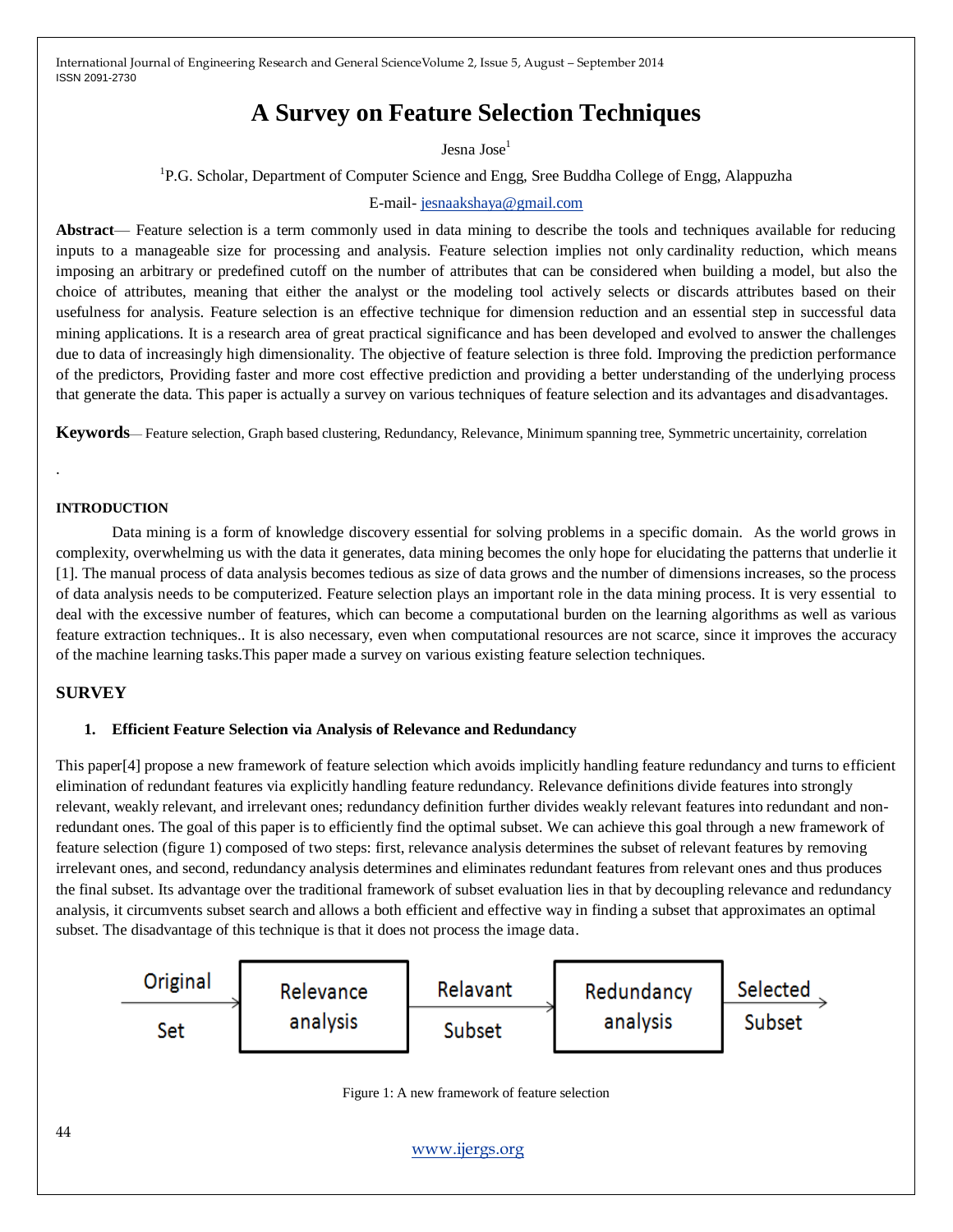International Journal of Engineering Research and General ScienceVolume 2, Issue 5, August – September 2014 ISSN 2091-2730

#### **2. Graph based clustering**

The general methodology of graph-based clustering includes the below given five part story[2]:

(1) Hypothesis. The hypothesis can be made so that a graph can be partitioned into densely connected subgraphs that are sparsely connected to each other.

(2) Modeling. It deals with the problem of transforming data into a graph or modeling the real application as a graph by specially designating the meaning of each and every vertex, edge as well as the edge weights.

(3) Measure. A quality measure is an objective function that rates the quality of a clustering. The quality measure will identify the cluster that satisfy all the desirable properties.

(4) Algorithm. An algorithm is to exactly or approximately optimize the quality measure. The algorithm can be either top down or bottom up.

(5) Evaluation. Various metrics can be used to evaluate the performance of clustering by comparing with a "ground truth" clustering.

#### **Graph-based Clustering Methodology**

We start with the basic clustering problem. Let  $X = \{x1, \ldots, xNN\}$  be a set of data points,  $S = (Sij)i, j = 1, \ldots, NN$  be the similarity matrix in which each element indicates the similarity  $si \ge 0$  between two data points  $xi$  and  $xi$ . A nice way to represent the data is to construct a graph on which each vertex represents a data point and the edge weight carries the similarity of two vertices. The clustering problem in graph perspective is then formulated as partitioning the graph into subgraphs such that the edges in the same subgraph have high weights and the edges between different subgraphs have low weights.

A graph can be represented in such a way that A graph is a triple  $G=(V,E,W)$  where  $V = \{v1,..., vN\}$  is a set of vertices, E⊆V×V is a set of edges, and  $W = (Wij)i, j=1,...,N$  is called adjacency matrix in which each element indicates a non-negative weight (*wwiiii*  $\geq$  0) between two vertices *vi* and *vj*. The hypothesis behind graph-based clustering can be stated in the following ways[2]. First is the graph consists of dense subgraphs such that a dense subgraph contains more well connected internal edges connecting the vertices in the subgraph than cutting edges connecting the vertices across subgraphs. Second is a random walk that visits a subgraph will likely stay in the subgraph until many of its vertices have been visited (Dongen, 2000). Third hypothesis is among all shortest paths between all pairs of vertices, links between different dense subgraphs are likely to be in many shortest paths (Dongen, 2000)

While considering the modeling step, Luxburg (2006) stated three most common methods to construct a graph:  $\epsilon \epsilon$  neighborhood graph, kk-nearest neighbor graph, and fully connected graph. About measuring the quality of a cluster, it is worth noting that quality measure should not be confused with vertex similarity measure where it is used to compute edge weights. The main difference is that cluster quality measure directly identifies a clustering that fulfills a desirable property while evaluation measure rates the quality of a clustering by comparing with a ground-truth clustering.

Graph based clustering algorithms can be divided into two major classes: divisive and agglomerative. In the divisive clustering class, we categorize algorithms into several subclasses like cut-based, spectral clustering, multilevel, random walks, shortest path. Divisive clustering follows top-down style and recursively splits a graph into various subgraphs. The agglomerative clustering works bottom-up and iteratively merges singleton sets of vertices into subgraphs. The divisive and agglomerative algorithms are also called hierarchical since they produce multi-level clusterings, i.e., one clustering follows the other by refining (divisive) or coarsening (agglomerative). Most graph clustering algorithms ever proposed are divisive.

# **3. Feature Selection for High-Dimensional Data: A Fast Correlation-Based Filter Solution**

Symmetric uncertainty is in fact the measure of how much a feature is related to another feature. This correlation based filter approach is making use of this symmetric uncertainty method. This involves two aspects: (1) how to decide whether a feature is